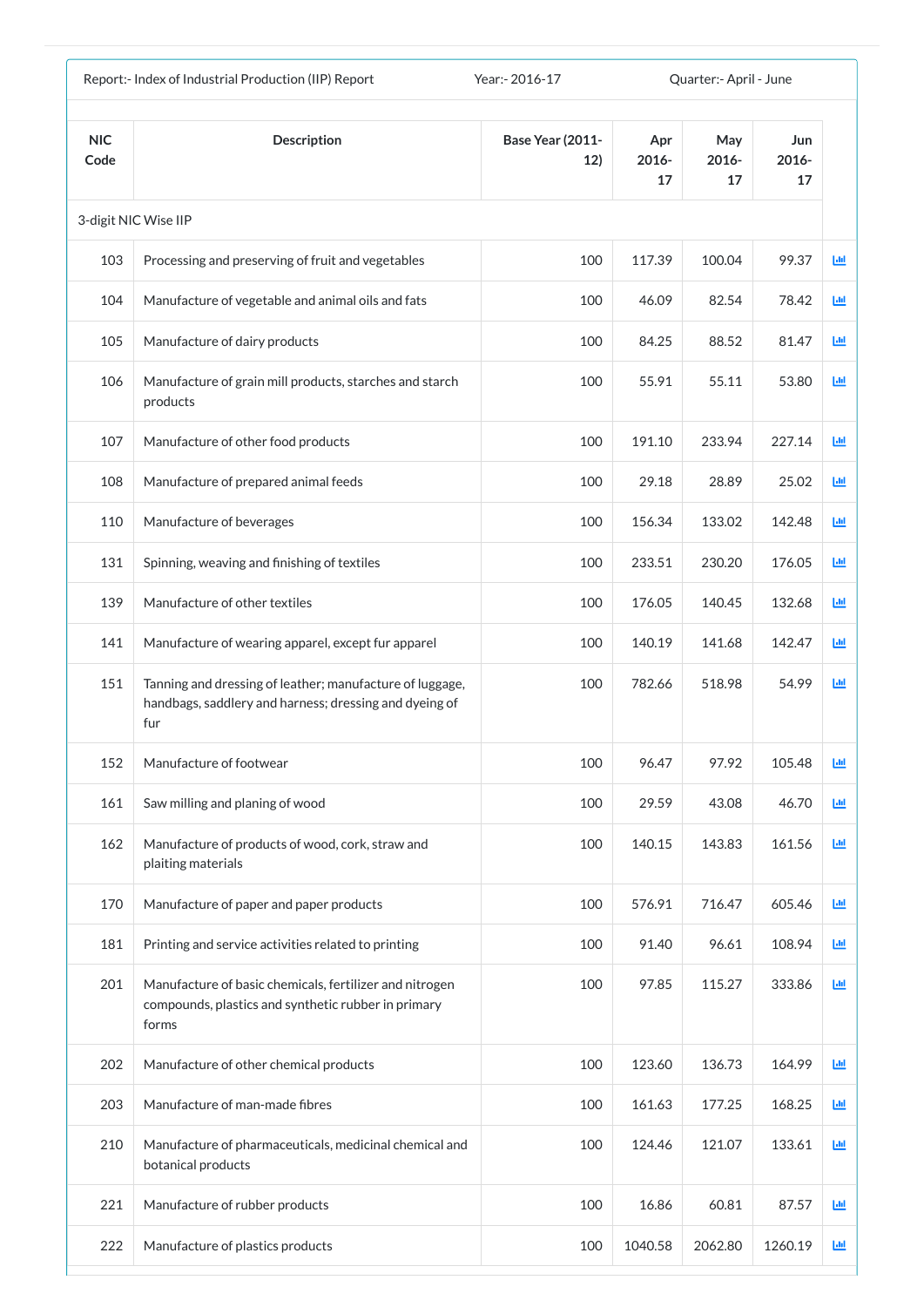| 231 | Manufacture of glass and glass products                                                                           | 100 | 86.63  | 86.12  | 91.86  | ĿЩ         |
|-----|-------------------------------------------------------------------------------------------------------------------|-----|--------|--------|--------|------------|
| 239 | Manufacture of non-metallic mineral products n.e.c.                                                               | 100 | 58.15  | 54.90  | 57.59  | ĿЩ         |
| 241 | Manufacture of basic iron and steel                                                                               | 100 | 222.66 | 210.39 | 207.46 | <u>lad</u> |
| 242 | Manufacture of basic precious and other non-ferrous<br>metals                                                     | 100 | 125.07 | 128.66 | 121.85 | <b>Lul</b> |
| 243 | Casting of metals                                                                                                 | 100 | 77.06  | 77.41  | 88.46  | ĿЩ         |
| 251 | Manufacture of structural metal products, tanks,<br>reservoirs and steam generators                               | 100 | 533.78 | 514.49 | 527.20 | 画          |
| 259 | Manufacture of other fabricated metal products;<br>metalworking service activities                                | 100 | 84.37  | 84.92  | 87.18  | ĿШ         |
| 262 | Manufacture of computers and peripheral equipment                                                                 | 100 | 34.39  | 59.25  | 45.01  | 画          |
| 264 | Manufacture of consumer electronics                                                                               | 100 | 3.67   | 55.96  | 81.35  | 画          |
| 265 | Manufacture of measuring, testing, navigating and<br>control equipment; watches and clocks                        | 100 | 140.51 | 215.51 | 219.23 | 画          |
| 267 | Manufacture of optical instruments and equipment                                                                  | 100 | 41.19  | 76.76  | 73.01  | ĿЩ         |
| 271 | Manufacture of electric motors, generators,<br>transformers and electricity distribution and control<br>apparatus | 100 | 137.98 | 187.81 | 180.77 | 画          |
| 272 | Manufacture of batteries and accumulators                                                                         | 100 | 71.57  | 90.26  | 103.69 | ĿЩ         |
| 273 | Manufacture of wiring and wiring devices                                                                          | 100 | 230.57 | 248.06 | 216.44 | ĿЩ         |
| 274 | Manufacture of electric lighting equipment                                                                        | 100 | 125.30 | 139.34 | 135.59 | ĿЩ         |
| 275 | Manufacture of domestic appliances                                                                                | 100 | 202.63 | 211.39 | 210.63 | ш          |
| 279 | Manufacture of other electrical equipment                                                                         | 100 | 792.78 | 749.49 | 741.38 | 画          |
| 281 | Manufacture of general purpose machinery                                                                          | 100 | 426.87 | 401.10 | 316.62 | 画          |
| 282 | Manufacture of special-purpose machinery                                                                          | 100 | 98.20  | 101.05 | 98.42  | 画          |
| 291 | Manufacture of motor vehicles                                                                                     | 100 | 96.84  | 85.81  | 63.70  | 画          |
| 292 | Manufacture of bodies (coachwork) for motor vehicles;<br>manufacture of trailers and semi-trailers                | 100 | 59.49  | 63.95  | 47.81  | 画          |
| 293 | Manufacture of parts and accessories for motor vehicles                                                           | 100 | 114.27 | 139.12 | 127.63 | 画          |
| 309 | Manufacture of transport equipment n.e.c.                                                                         | 100 | 110.92 | 113.07 | 101.08 | 画          |
| 310 | Manufacture of furniture                                                                                          | 100 | 57.95  | 61.93  | 56.39  | 画          |
| 321 | Manufacture of jewellery, bijouterie and related articles                                                         | 100 | 0.00   | 120.76 | 592.70 | μщ         |
| 325 | Manufacture of medical and dental instruments and<br>supplies                                                     | 100 | 124.41 | 140.93 | 151.90 | ĿЩ         |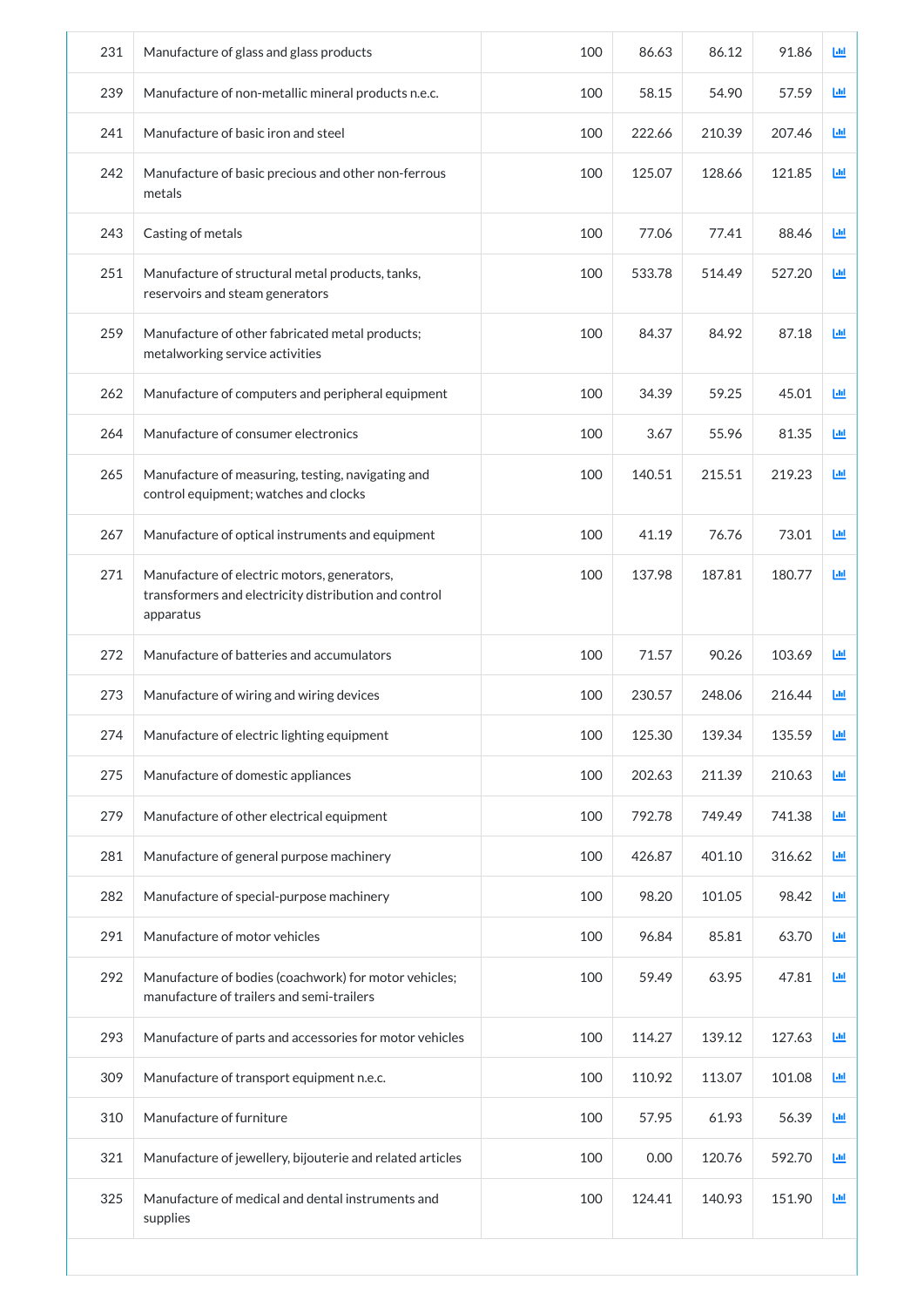| 329 | Other manufacturing n.e.c.                                                                                                                | 100 | 107.39 | 114.74  | 123.51  | 画            |
|-----|-------------------------------------------------------------------------------------------------------------------------------------------|-----|--------|---------|---------|--------------|
|     | 2-digit NIC Wise IIP                                                                                                                      |     |        |         |         |              |
| 10  | Manufacture Of Food Products                                                                                                              | 100 | 151.58 | 181.97  | 176.69  | 画            |
| 11  | Manufacture Of Beverages                                                                                                                  | 100 | 156.34 | 133.02  | 142.48  | ĿЩ           |
| 13  | Manufacture Of Textiles                                                                                                                   | 100 | 180.67 | 147.66  | 136.16  | LЩ           |
| 14  | Manufacture Of Wearing Apparel                                                                                                            | 100 | 140.19 | 141.68  | 142.47  | ĿЩ           |
| 15  | Manufacture Of Leather And Related Products                                                                                               | 100 | 102.71 | 101.76  | 105.02  | 画            |
| 16  | Manufacture Of Wood And Products Of Wood And Cork,<br>Except Furniture; Manufacture Of Articles Of Straw And<br><b>Plaiting Materials</b> | 100 | 140.03 | 143.72  | 161.44  | 画            |
| 17  | Manufacture Of Paper And Paper Products                                                                                                   | 100 | 576.91 | 716.47  | 605.46  | ĿЩ           |
| 18  | Printing And Reproduction Of Recorded Media (This<br>Division Excludes Publishing Activities                                              | 100 | 91.40  | 96.61   | 108.94  | 画            |
| 20  | Manufacture Of Chemicals And Chemical Products                                                                                            | 100 | 122.61 | 136.08  | 176.55  | ĿЩ           |
| 21  | Manufacture Of Pharmaceuticals, Medicinal Chemical<br><b>And Botanical Products</b>                                                       | 100 | 124.46 | 121.07  | 133.61  | LЩ           |
| 22  | Manufacture Of Rubber And Plastics Products                                                                                               | 100 | 841.52 | 1673.53 | 1032.18 | ĿШ           |
| 23  | Manufacture Of Other Non-Metallic Mineral Products                                                                                        | 100 | 76.72  | 75.25   | 79.93   | ĿШ           |
| 24  | Manufacture Of Basic Metals                                                                                                               | 100 | 125.37 | 127.77  | 123.01  | 画            |
| 25  | Manufacture Of Fabricated Metal Products, Except<br><b>Machinery And Equipment</b>                                                        | 100 | 373.91 | 361.68  | 370.67  | LЩ           |
| 26  | Manufacture Of Computer, Electronic And Optical<br>Products.                                                                              | 100 | 92.24  | 156.08  | 164.08  | LЩ           |
| 27  | Manufacture Of Electrical Equipment                                                                                                       | 100 | 208.78 | 225.04  | 208.97  | 画            |
| 28  | Manufacture Of Machinery And Equipment n.e.c.                                                                                             | 100 | 340.39 | 322.15  | 259.21  | ĿЩ           |
| 29  | Manufacture Of Motor Vehicles, Trailers And Semi-<br><b>Trailers</b>                                                                      | 100 | 104.60 | 110.96  | 94.02   | 画            |
| 30  | Manufacture Of Other Transport Equipment                                                                                                  | 100 | 110.92 | 113.07  | 101.08  | 画            |
| 31  | Manufacture Of Furniture                                                                                                                  | 100 | 57.95  | 61.93   | 56.39   | 画            |
| 32  | <b>Other Manufacturing</b>                                                                                                                | 100 | 73.57  | 118.30  | 277.54  | 画            |
|     | IIP of Manufacturing Sector Of State                                                                                                      |     |        |         |         |              |
|     |                                                                                                                                           | 100 | 198.03 | 252.14  | 211.94  | $\mathbf{L}$ |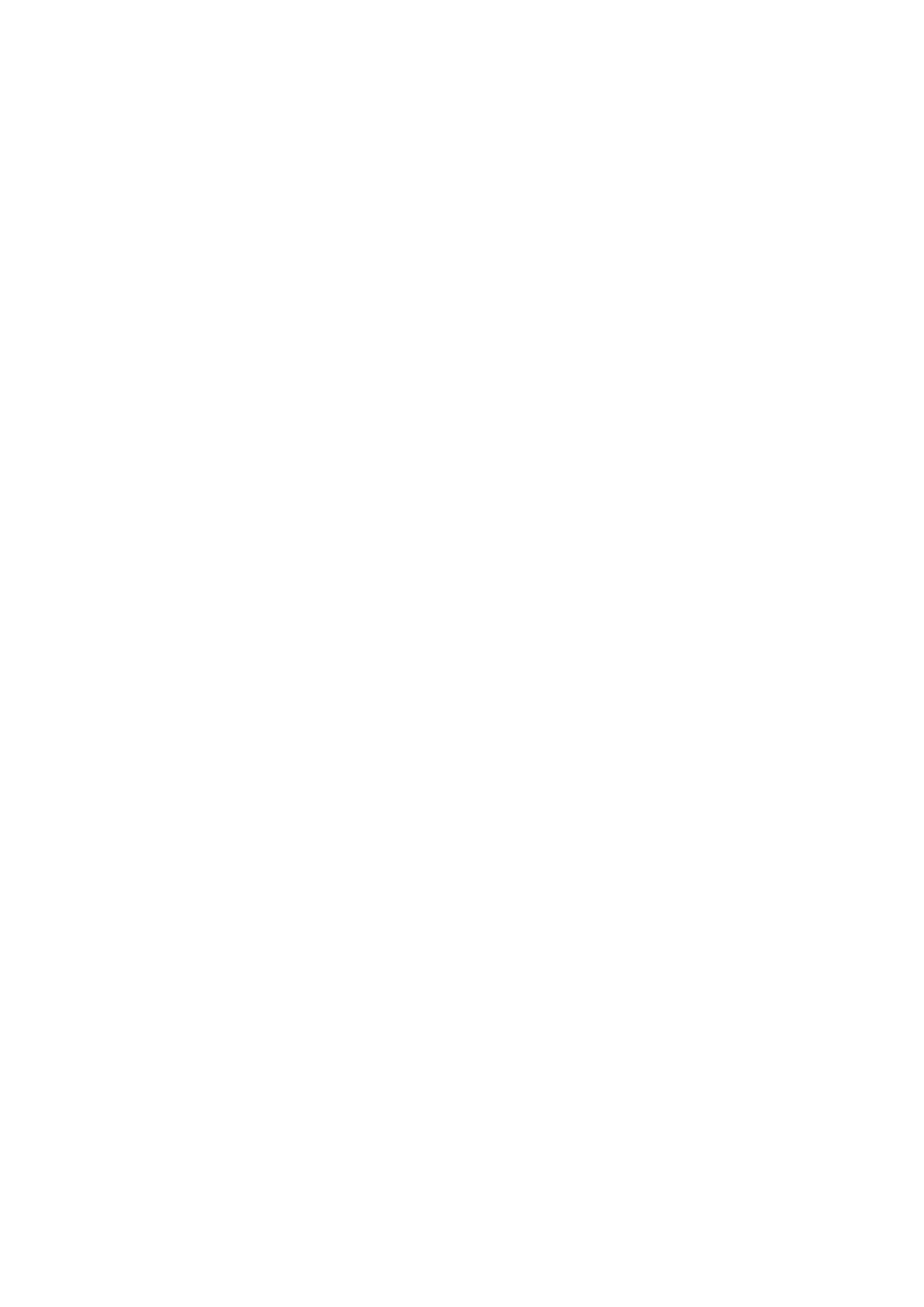|                    | Report:- Index of Industrial Production (IIP) Report                                                                      | Year: - 2016-17                |                    | Quarter:- July - September |                    |   |
|--------------------|---------------------------------------------------------------------------------------------------------------------------|--------------------------------|--------------------|----------------------------|--------------------|---|
| <b>NIC</b><br>Code | <b>Description</b>                                                                                                        | <b>Base Year (2011-</b><br>12) | Jul<br>2016-<br>17 | Aug<br>$2016 -$<br>17      | Sep<br>2016-<br>17 |   |
|                    | 3-digit NIC Wise IIP                                                                                                      |                                |                    |                            |                    |   |
| 103                | Processing and preserving of fruit and vegetables                                                                         | 100                            | 100.78             | 157.03                     | 214.83             | 匝 |
| 104                | Manufacture of vegetable and animal oils and fats                                                                         | 100                            | 82.22              | 80.02                      | 100.93             | 匝 |
| 105                | Manufacture of dairy products                                                                                             | 100                            | 74.57              | 75.80                      | 72.44              | 國 |
| 106                | Manufacture of grain mill products, starches and starch<br>products                                                       | 100                            | 46.17              | 48.53                      | 49.16              | 匝 |
| 107                | Manufacture of other food products                                                                                        | 100                            | 247.53             | 271.67                     | 300.96             | 画 |
| 108                | Manufacture of prepared animal feeds                                                                                      | 100                            | 23.05              | 27.93                      | 27.70              | 画 |
| 110                | Manufacture of beverages                                                                                                  | 100                            | 161.73             | 149.36                     | 148.90             | 匝 |
| 131                | Spinning, weaving and finishing of textiles                                                                               | 100                            | 242.15             | 254.62                     | 253.86             | ш |
| 139                | Manufacture of other textiles                                                                                             | 100                            | 152.02             | 160.88                     | 149.55             | ш |
| 141                | Manufacture of wearing apparel, except fur apparel                                                                        | 100                            | 144.32             | 160.79                     | 166.18             | ш |
| 151                | Tanning and dressing of leather; manufacture of luggage,<br>handbags, saddlery and harness; dressing and dyeing of<br>fur | 100                            | 36.89              | 57.63                      | 69.11              | 匝 |
| 152                | Manufacture of footwear                                                                                                   | 100                            | 96.28              | 108.84                     | 98.90              | Ш |
| 161                | Saw milling and planing of wood                                                                                           | 100                            | 39.65              | 49.74                      | 44.21              | 画 |
| 162                | Manufacture of products of wood, cork, straw and<br>plaiting materials                                                    | 100                            | 142.24             | 140.28                     | 157.33             | 匝 |
| 170                | Manufacture of paper and paper products                                                                                   | 100                            | 435.98             | 612.68                     | 728.77             | 画 |
| 181                | Printing and service activities related to printing                                                                       | 100                            | 94.84              | 112.79                     | 133.50             | 画 |
| 201                | Manufacture of basic chemicals, fertilizer and nitrogen<br>compounds, plastics and synthetic rubber in primary<br>forms   | 100                            | 102.91             | 120.54                     | 133.44             | 画 |
| 202                | Manufacture of other chemical products                                                                                    | 100                            | 141.77             | 132.01                     | 149.67             | 画 |
| 203                | Manufacture of man-made fibres                                                                                            | 100                            | 166.09             | 167.40                     | 162.45             | 画 |
| 210                | Manufacture of pharmaceuticals, medicinal chemical and<br>botanical products                                              | 100                            | 152.82             | 131.65                     | 200.50             | 画 |
| 221                | Manufacture of rubber products                                                                                            | 100                            | 61.42              | 53.35                      | 58.36              | ш |
| 222                | Manufacture of plastics products                                                                                          | 100                            | 1121.08            | 1148.77                    | 1090.00            | Ш |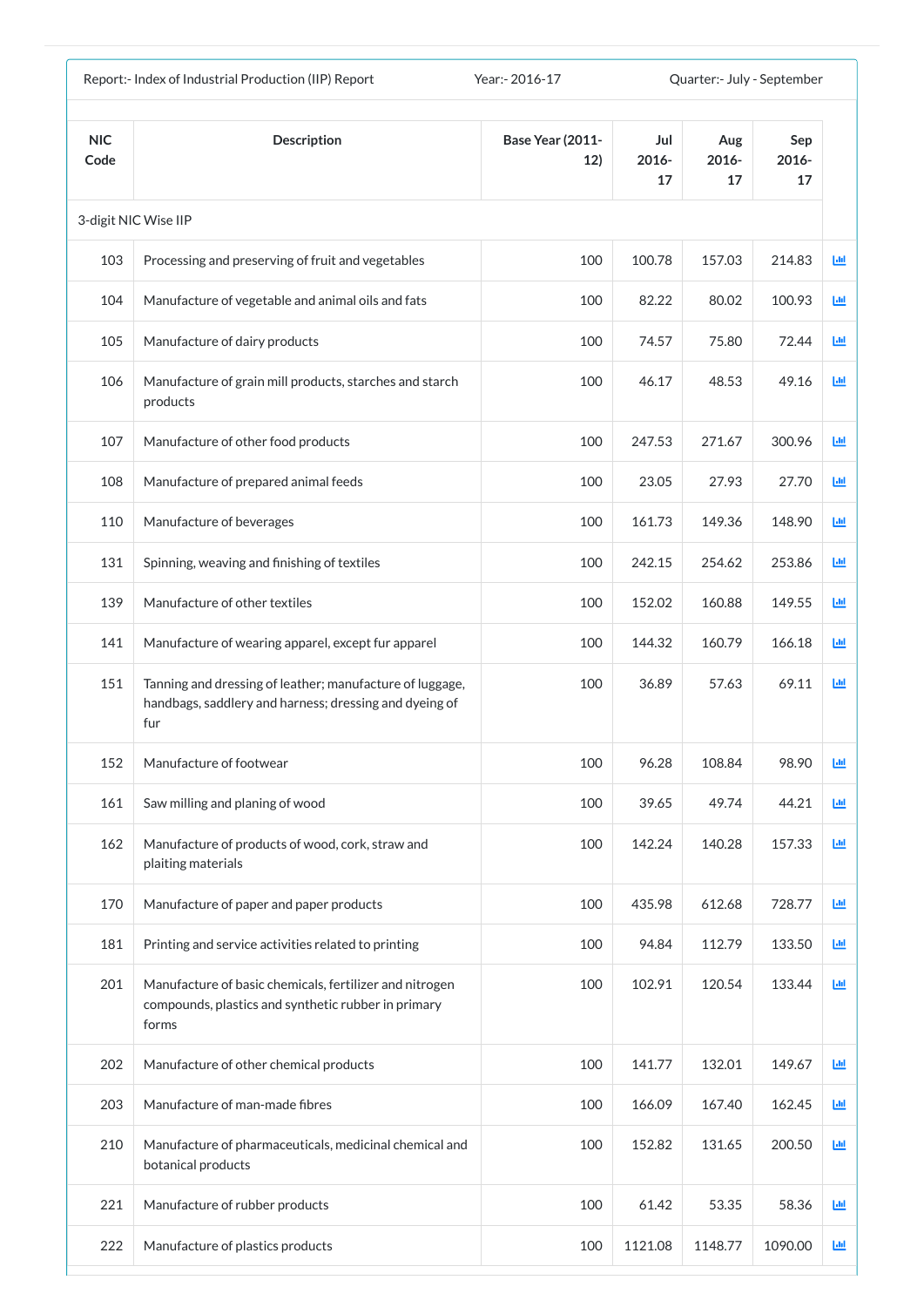| 231 | Manufacture of glass and glass products                                                                           | 100 | 92.84  | 69.74  | 70.22  | 画          |
|-----|-------------------------------------------------------------------------------------------------------------------|-----|--------|--------|--------|------------|
| 239 | Manufacture of non-metallic mineral products n.e.c.                                                               | 100 | 41.37  | 48.87  | 49.65  | Щ          |
| 241 | Manufacture of basic iron and steel                                                                               | 100 | 207.97 | 189.58 | 203.82 | ĿШ         |
| 242 | Manufacture of basic precious and other non-ferrous<br>metals                                                     | 100 | 120.21 | 122.11 | 126.65 | <b>Lul</b> |
| 243 | Casting of metals                                                                                                 | 100 | 88.21  | 82.53  | 96.76  | <b>Lid</b> |
| 251 | Manufacture of structural metal products, tanks,<br>reservoirs and steam generators                               | 100 | 438.92 | 556.09 | 562.60 | 画          |
| 259 | Manufacture of other fabricated metal products;<br>metalworking service activities                                | 100 | 135.59 | 138.17 | 124.01 | 画          |
| 262 | Manufacture of computers and peripheral equipment                                                                 | 100 | 34.29  | 33.97  | 51.00  | 画          |
| 264 | Manufacture of consumer electronics                                                                               | 100 | 14.07  | 62.08  | 31.19  | 画          |
| 265 | Manufacture of measuring, testing, navigating and<br>control equipment; watches and clocks                        | 100 | 156.90 | 144.58 | 134.08 | ĿЩ         |
| 267 | Manufacture of optical instruments and equipment                                                                  | 100 | 58.03  | 54.29  | 26.21  | ĿШ         |
| 271 | Manufacture of electric motors, generators,<br>transformers and electricity distribution and control<br>apparatus | 100 | 162.62 | 172.37 | 187.34 | ĿЩ         |
| 272 | Manufacture of batteries and accumulators                                                                         | 100 | 85.51  | 68.71  | 71.64  | <b>Jul</b> |
| 273 | Manufacture of wiring and wiring devices                                                                          | 100 | 161.70 | 153.88 | 157.12 | 画          |
| 274 | Manufacture of electric lighting equipment                                                                        | 100 | 136.47 | 138.62 | 143.70 | 画          |
| 275 | Manufacture of domestic appliances                                                                                | 100 | 156.11 | 137.65 | 159.03 | LЩ         |
| 279 | Manufacture of other electrical equipment                                                                         | 100 | 746.79 | 703.49 | 788.73 | ĿЩ         |
| 281 | Manufacture of general purpose machinery                                                                          | 100 | 142.33 | 121.55 | 104.81 | 画          |
| 282 | Manufacture of special-purpose machinery                                                                          | 100 | 98.20  | 89.80  | 98.96  | 画          |
| 291 | Manufacture of motor vehicles                                                                                     | 100 | 78.67  | 85.18  | 102.40 | 画          |
| 292 | Manufacture of bodies (coachwork) for motor vehicles;<br>manufacture of trailers and semi-trailers                | 100 | 46.13  | 38.41  | 44.47  | 画          |
| 293 | Manufacture of parts and accessories for motor vehicles                                                           | 100 | 123.04 | 132.31 | 138.28 | 画          |
| 309 | Manufacture of transport equipment n.e.c.                                                                         | 100 | 88.61  | 108.38 | 114.37 | ĿЩ         |
| 310 | Manufacture of furniture                                                                                          | 100 | 53.84  | 61.57  | 66.32  | 画          |
| 321 | Manufacture of jewellery, bijouterie and related articles                                                         | 100 | 244.11 | 294.25 | 146.16 | 画          |
| 325 | Manufacture of medical and dental instruments and<br>supplies                                                     | 100 | 141.66 | 144.40 | 81.85  | ĿЩ         |
|     |                                                                                                                   |     |        |        |        |            |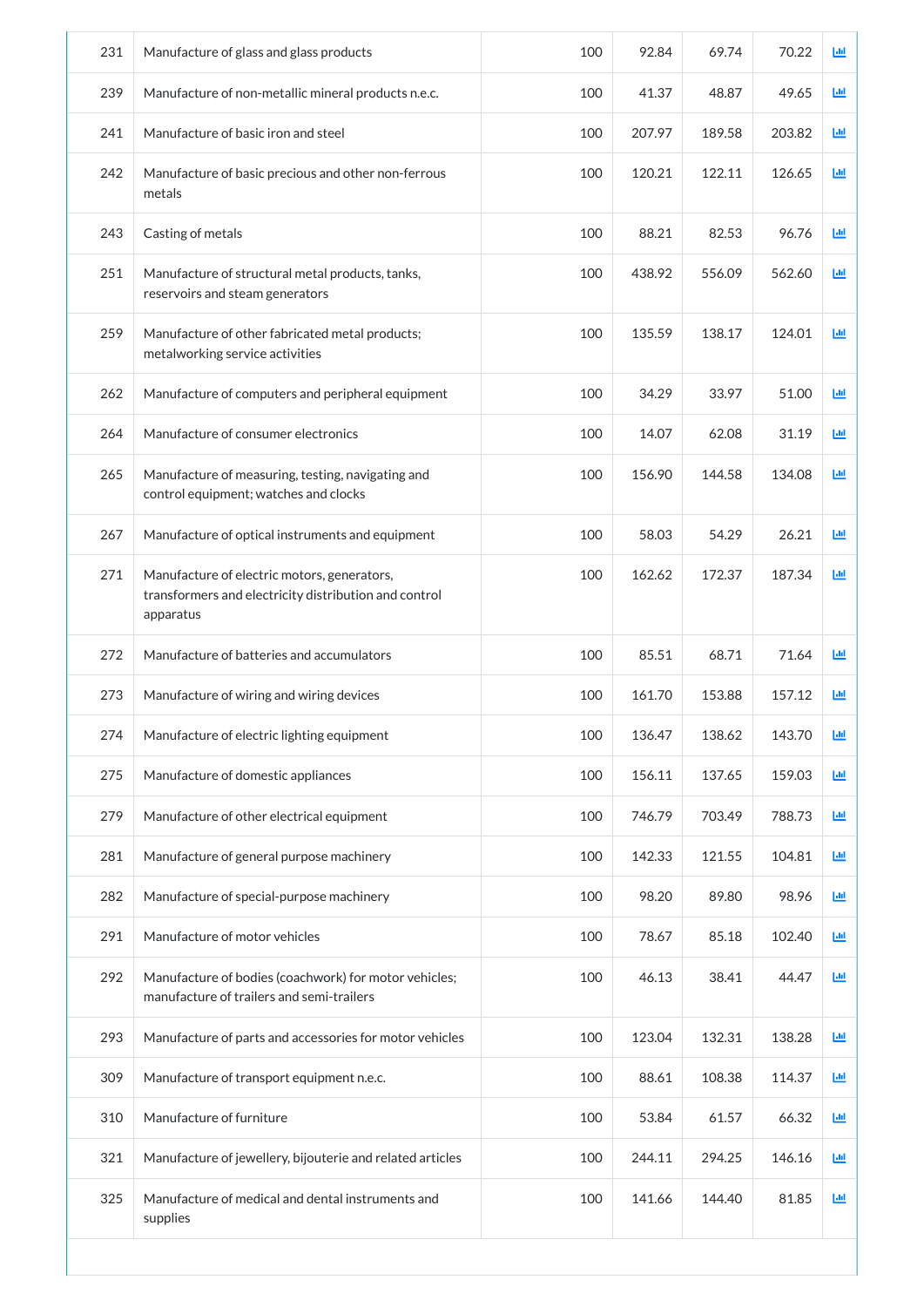| 329 | Other manufacturing n.e.c.                                                                                                                | 100 | 105.54 | 141.72 | 111.02 | 画            |
|-----|-------------------------------------------------------------------------------------------------------------------------------------------|-----|--------|--------|--------|--------------|
|     | 2-digit NIC Wise IIP                                                                                                                      |     |        |        |        |              |
| 10  | Manufacture Of Food Products                                                                                                              | 100 | 189.31 | 208.28 | 231.11 | 画            |
| 11  | Manufacture Of Beverages                                                                                                                  | 100 | 161.73 | 149.36 | 148.90 | ĿЩ           |
| 13  | Manufacture Of Textiles                                                                                                                   | 100 | 159.27 | 168.42 | 157.93 | LЩ           |
| 14  | Manufacture Of Wearing Apparel                                                                                                            | 100 | 144.32 | 160.79 | 166.18 | ĿЩ           |
| 15  | Manufacture Of Leather And Related Products                                                                                               | 100 | 95.74  | 108.38 | 98.63  | 画            |
| 16  | Manufacture Of Wood And Products Of Wood And Cork,<br>Except Furniture; Manufacture Of Articles Of Straw And<br><b>Plaiting Materials</b> | 100 | 142.12 | 140.18 | 157.20 | 画            |
| 17  | Manufacture Of Paper And Paper Products                                                                                                   | 100 | 435.98 | 612.68 | 728.77 | ĿЩ           |
| 18  | Printing And Reproduction Of Recorded Media (This<br>Division Excludes Publishing Activities                                              | 100 | 94.84  | 112.79 | 133.50 | 画            |
| 20  | Manufacture Of Chemicals And Chemical Products                                                                                            | 100 | 139.61 | 131.94 | 148.82 | 画            |
| 21  | Manufacture Of Pharmaceuticals, Medicinal Chemical<br><b>And Botanical Products</b>                                                       | 100 | 152.82 | 131.65 | 200.50 | LЩ           |
| 22  | Manufacture Of Rubber And Plastics Products                                                                                               | 100 | 915.04 | 935.77 | 889.40 | ĿШ           |
| 23  | Manufacture Of Other Non-Metallic Mineral Products                                                                                        | 100 | 74.92  | 62.47  | 63.06  | Щ            |
| 24  | Manufacture Of Basic Metals                                                                                                               | 100 | 121.64 | 121.66 | 127.73 | 画            |
| 25  | Manufacture Of Fabricated Metal Products, Except<br><b>Machinery And Equipment</b>                                                        | 100 | 331.02 | 407.43 | 406.59 | LЩ           |
| 26  | Manufacture Of Computer, Electronic And Optical<br>Products.                                                                              | 100 | 105.40 | 110.97 | 97.39  | LЩ           |
| 27  | Manufacture Of Electrical Equipment                                                                                                       | 100 | 172.77 | 165.14 | 175.33 | ĿЩ           |
| 28  | Manufacture Of Machinery And Equipment n.e.c.                                                                                             | 100 | 130.72 | 113.20 | 103.27 | ĿЩ           |
| 29  | Manufacture Of Motor Vehicles, Trailers And Semi-<br><b>Trailers</b>                                                                      | 100 | 99.38  | 106.99 | 118.66 | Щ            |
| 30  | Manufacture Of Other Transport Equipment                                                                                                  | 100 | 88.61  | 108.38 | 114.37 | 画            |
| 31  | Manufacture Of Furniture                                                                                                                  | 100 | 53.84  | 61.57  | 66.32  | $\mathbf{L}$ |
| 32  | <b>Other Manufacturing</b>                                                                                                                | 100 | 152.73 | 191.39 | 120.64 | $\mathbf{L}$ |
|     | IIP of Manufacturing Sector Of State                                                                                                      |     |        |        |        |              |
|     |                                                                                                                                           | 100 | 180.26 | 188.79 | 199.15 | $\mathbf{L}$ |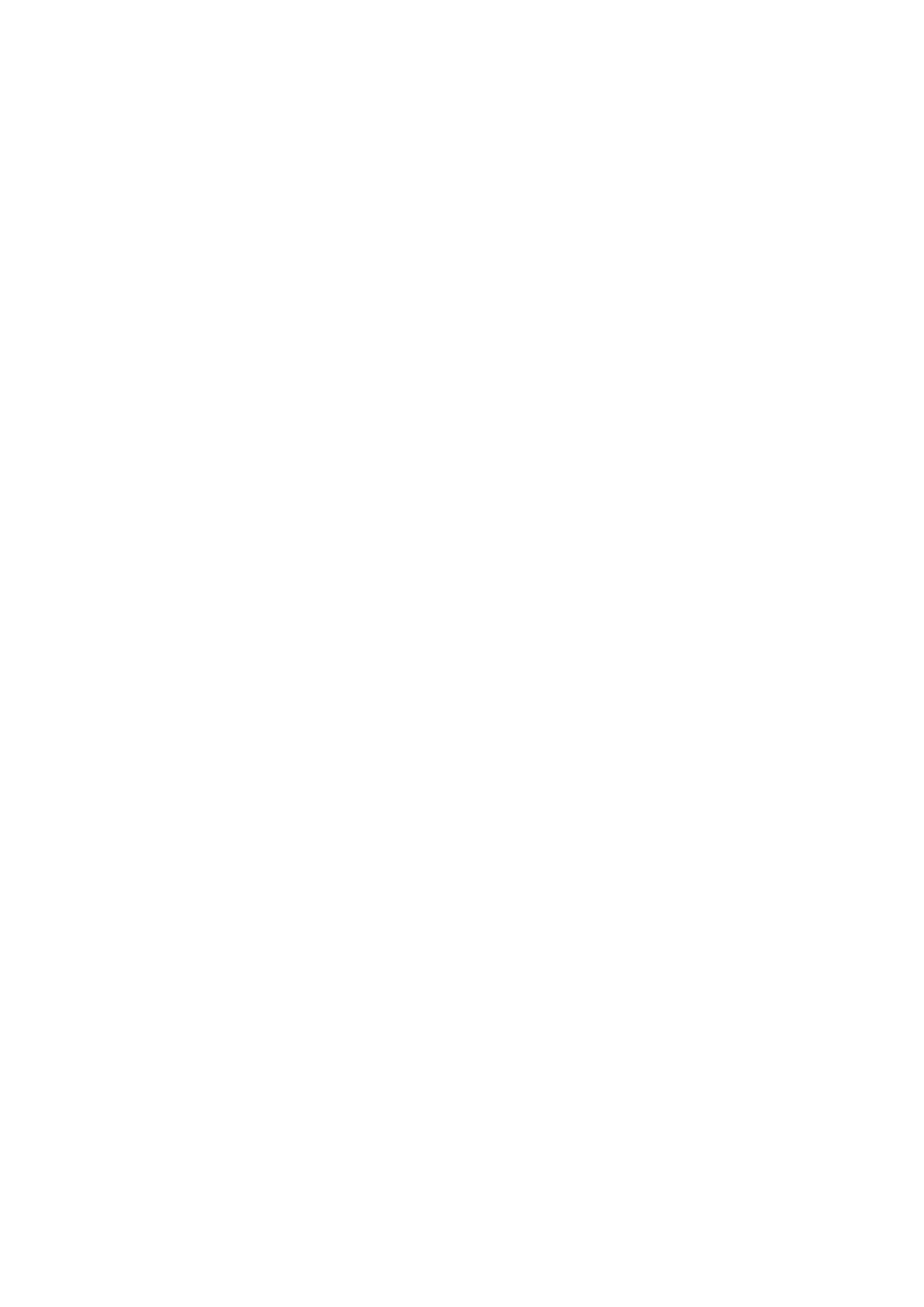|                    | Report:- Index of Industrial Production (IIP) Report<br>Year:- 2016-17                                                 |                                | Quarter:- October -<br>December |                           |                           |             |
|--------------------|------------------------------------------------------------------------------------------------------------------------|--------------------------------|---------------------------------|---------------------------|---------------------------|-------------|
| <b>NIC</b><br>Code | <b>Description</b>                                                                                                     | <b>Base Year (2011-</b><br>12) | Oct<br>$2016 -$<br>17           | <b>Nov</b><br>2016-<br>17 | <b>Dec</b><br>2016-<br>17 |             |
|                    | 3-digit NIC Wise IIP                                                                                                   |                                |                                 |                           |                           |             |
| 103                | Processing and preserving of fruit and vegetables                                                                      | 100                            | 222.78                          | 226.65                    | 190.69                    | 画           |
| 104                | Manufacture of vegetable and animal oils and fats                                                                      | 100                            | 70.30                           | 85.19                     | 75.54                     | $L_{\rm H}$ |
| 105                | Manufacture of dairy products                                                                                          | 100                            | 77.42                           | 69.24                     | 68.84                     | 画           |
| 106                | Manufacture of grain mill products, starches and starch<br>products                                                    | 100                            | 75.23                           | 103.16                    | 117.57                    | 画           |
| 107                | Manufacture of other food products                                                                                     | 100                            | 220.02                          | 215.94                    | 234.82                    | 画           |
| 108                | Manufacture of prepared animal feeds                                                                                   | 100                            | 26.74                           | 26.25                     | 31.00                     | 画           |
| 110                | Manufacture of beverages                                                                                               | 100                            | 75.33                           | 79.21                     | 79.16                     | Ш           |
| 131                | Spinning, weaving and finishing of textiles                                                                            | 100                            | 243.32                          | 157.53                    | 194.56                    | 画           |
| 139                | Manufacture of other textiles                                                                                          | 100                            | 190.62                          | 231.25                    | 218.78                    | 画           |
| 141                | Manufacture of wearing apparel, except fur apparel                                                                     | 100                            | 153.28                          | 149.87                    | 151.90                    | 画           |
| 151                | Tanning and dressing of leather; manufacture of luggage,<br>handbags, saddlery and harness; dressing and dyeing of fur | 100                            | 97.19                           | 302.04                    | 286.93                    | 画           |
| 152                | Manufacture of footwear                                                                                                | 100                            | 103.59                          | 94.26                     | 83.11                     | 画           |
| 161                | Saw milling and planing of wood                                                                                        | 100                            | 47.28                           | 52.01                     | 56.86                     | 画           |
| 162                | Manufacture of products of wood, cork, straw and plaiting<br>materials                                                 | 100                            | 139.54                          | 124.91                    | 157.10                    | 画           |
| 170                | Manufacture of paper and paper products                                                                                | 100                            | 624.42                          | 590.87                    | 638.07                    | 画           |
| 181                | Printing and service activities related to printing                                                                    | 100                            | 128.57                          | 118.22                    | 105.44                    | 画           |
| 201                | Manufacture of basic chemicals, fertilizer and nitrogen<br>compounds, plastics and synthetic rubber in primary forms   | 100                            | 140.76                          | 112.96                    | 118.74                    | 画           |
| 202                | Manufacture of other chemical products                                                                                 | 100                            | 113.93                          | 96.36                     | 123.27                    | 画           |
| 203                | Manufacture of man-made fibres                                                                                         | 100                            | 163.77                          | 157.36                    | 94.17                     | Ш           |
| 210                | Manufacture of pharmaceuticals, medicinal chemical and<br>botanical products                                           | 100                            | 133.51                          | 146.48                    | 136.42                    | Ш           |
| 221                | Manufacture of rubber products                                                                                         | 100                            | 68.69                           | 52.53                     | 52.51                     | 画           |
| 222                | Manufacture of plastics products                                                                                       | 100                            | 1013.58                         | 880.47                    | 729.12                    | 画           |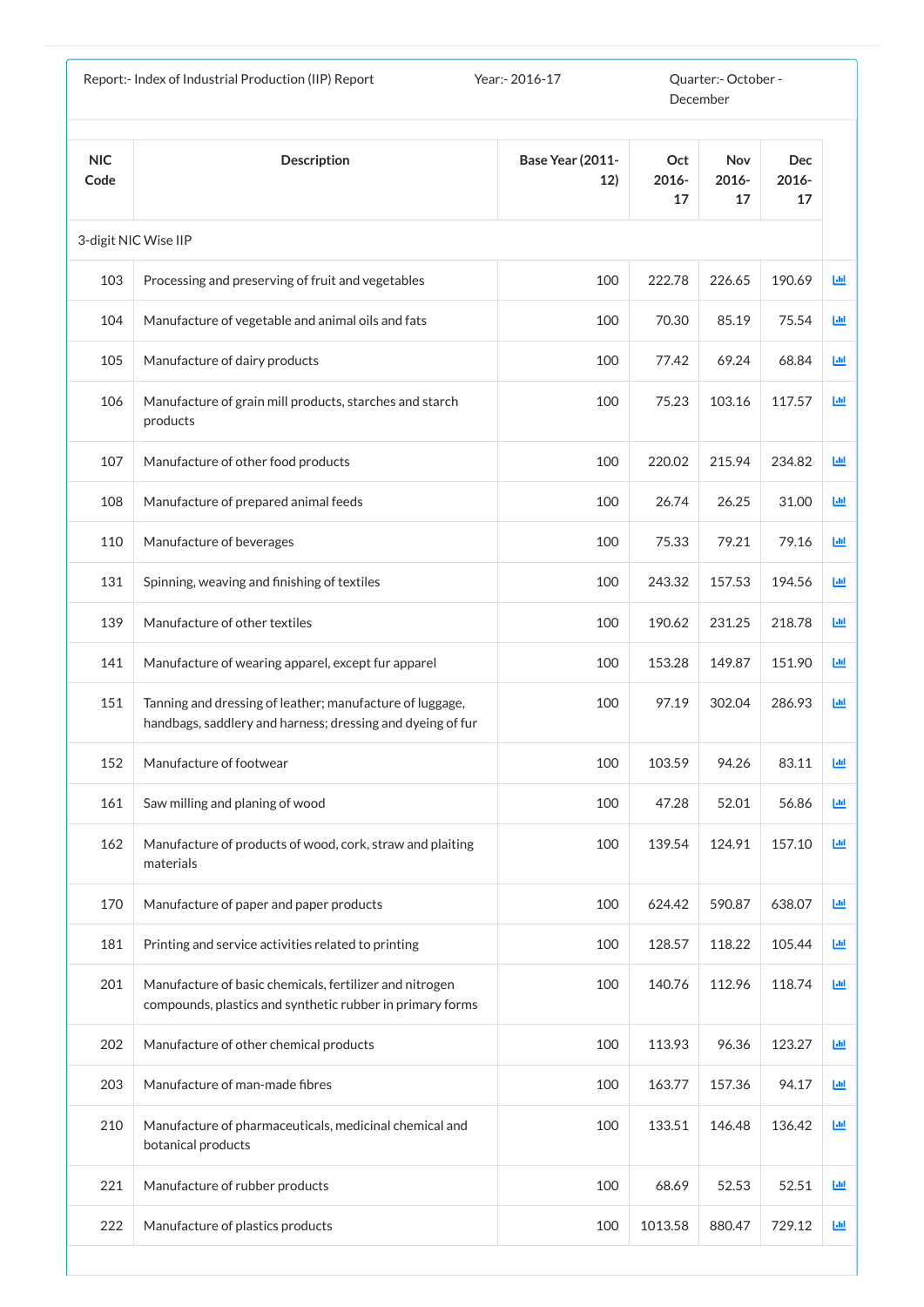| 231 | Manufacture of glass and glass products                                                                        | 100 | 92.33  | 99.73  | 98.43  | 画          |
|-----|----------------------------------------------------------------------------------------------------------------|-----|--------|--------|--------|------------|
| 239 | Manufacture of non-metallic mineral products n.e.c.                                                            | 100 | 54.16  | 51.80  | 58.56  | ĿЩ         |
| 241 | Manufacture of basic iron and steel                                                                            | 100 | 217.56 | 195.26 | 210.05 | ĿЩ         |
| 242 | Manufacture of basic precious and other non-ferrous metals                                                     | 100 | 126.59 | 106.37 | 99.53  | ĿЩ         |
| 243 | Casting of metals                                                                                              | 100 | 104.28 | 100.61 | 112.82 | <b>Lul</b> |
| 251 | Manufacture of structural metal products, tanks, reservoirs<br>and steam generators                            | 100 | 550.10 | 657.62 | 688.82 | ĿЩ         |
| 259 | Manufacture of other fabricated metal products;<br>metalworking service activities                             | 100 | 83.09  | 72.44  | 57.37  | 画          |
| 262 | Manufacture of computers and peripheral equipment                                                              | 100 | 48.27  | 36.24  | 81.75  | 画          |
| 264 | Manufacture of consumer electronics                                                                            | 100 | 28.75  | 142.81 | 166.97 | 画          |
| 265 | Manufacture of measuring, testing, navigating and control<br>equipment; watches and clocks                     | 100 | 133.69 | 174.93 | 175.54 | 画          |
| 267 | Manufacture of optical instruments and equipment                                                               | 100 | 48.67  | 41.19  | 44.93  | 匝          |
| 271 | Manufacture of electric motors, generators, transformers<br>and electricity distribution and control apparatus | 100 | 206.74 | 159.22 | 238.74 | Ш          |
| 272 | Manufacture of batteries and accumulators                                                                      | 100 | 65.45  | 71.80  | 92.25  | ĿЩ         |
| 273 | Manufacture of wiring and wiring devices                                                                       | 100 | 198.91 | 342.69 | 165.15 | 画          |
| 274 | Manufacture of electric lighting equipment                                                                     | 100 | 144.25 | 130.80 | 138.14 | 匝          |
| 275 | Manufacture of domestic appliances                                                                             | 100 | 194.28 | 143.60 | 163.81 | 画          |
| 279 | Manufacture of other electrical equipment                                                                      | 100 | 796.84 | 773.84 | 769.79 | ш          |
| 281 | Manufacture of general purpose machinery                                                                       | 100 | 205.59 | 176.81 | 348.39 | 画          |
| 282 | Manufacture of special-purpose machinery                                                                       | 100 | 84.42  | 80.81  | 40.42  | 画          |
| 291 | Manufacture of motor vehicles                                                                                  | 100 | 91.30  | 77.84  | 96.33  | 画          |
| 292 | Manufacture of bodies (coachwork) for motor vehicles;<br>manufacture of trailers and semi-trailers             | 100 | 50.35  | 67.26  | 51.26  | 画          |
| 293 | Manufacture of parts and accessories for motor vehicles                                                        | 100 | 139.49 | 127.89 | 126.93 | 匝          |
| 309 | Manufacture of transport equipment n.e.c.                                                                      | 100 | 115.80 | 102.03 | 71.74  | 画          |
| 310 | Manufacture of furniture                                                                                       | 100 | 59.22  | 57.28  | 65.94  | 画          |
| 321 | Manufacture of jewellery, bijouterie and related articles                                                      | 100 | 56.08  | 24.40  | 20.41  | ĿЩ         |
| 325 | Manufacture of medical and dental instruments and<br>supplies                                                  | 100 | 138.71 | 93.39  | 87.47  | ĿШ         |
| 329 | Other manufacturing n.e.c.                                                                                     | 100 | 107.90 | 104.06 | 151.78 | 画          |
|     |                                                                                                                |     |        |        |        |            |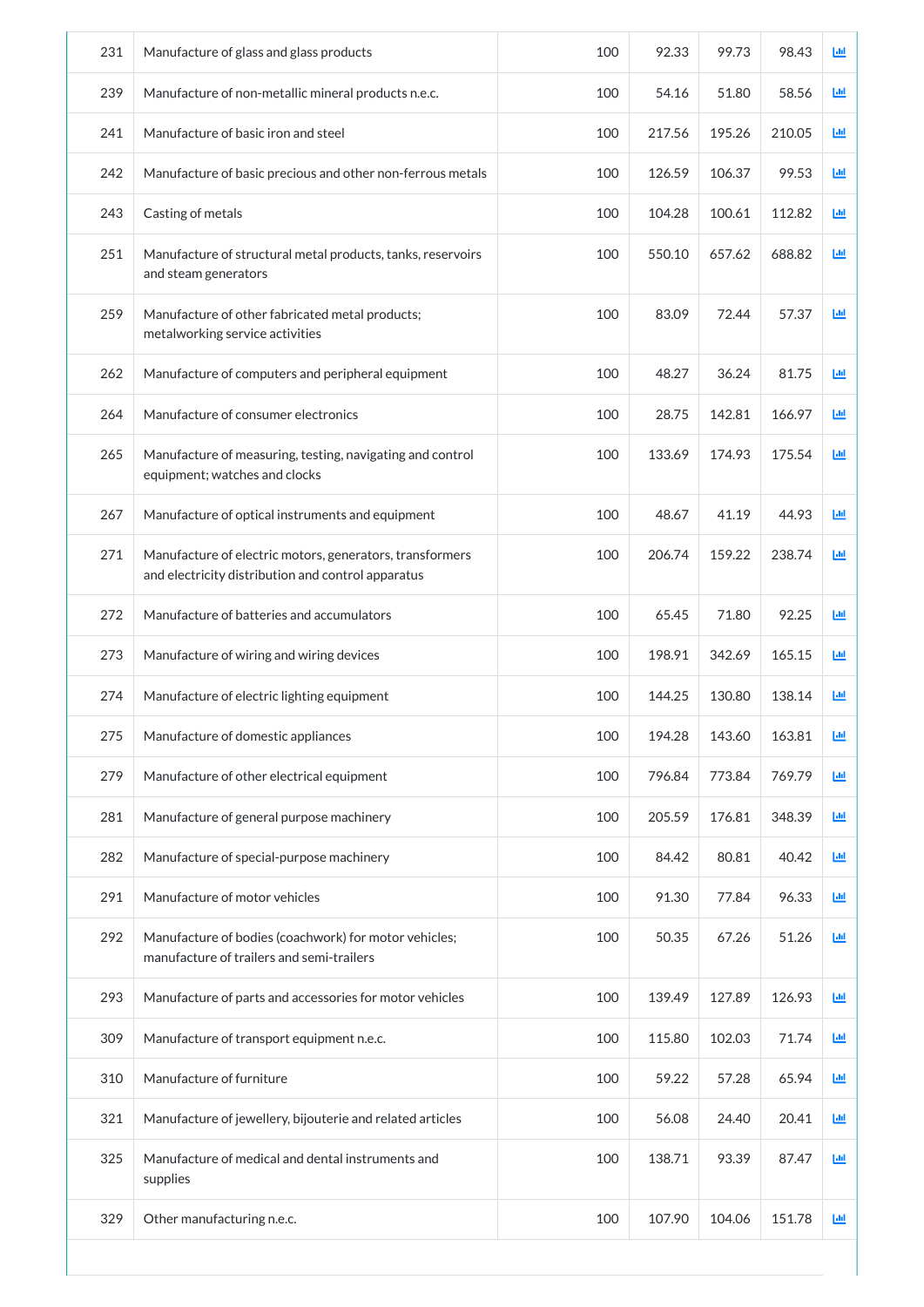|    | 2-digit NIC Wise IIP                                                                                                                      |     |        |        |        |                         |
|----|-------------------------------------------------------------------------------------------------------------------------------------------|-----|--------|--------|--------|-------------------------|
| 10 | Manufacture Of Food Products                                                                                                              | 100 | 179.73 | 183.65 | 198.82 | 画                       |
| 11 | Manufacture Of Beverages                                                                                                                  | 100 | 75.33  | 79.21  | 79.16  | 画                       |
| 13 | Manufacture Of Textiles                                                                                                                   | 100 | 194.85 | 225.32 | 216.83 | ĿЩ                      |
| 14 | Manufacture Of Wearing Apparel                                                                                                            | 100 | 153.28 | 149.87 | 151.90 | ĿЩ                      |
| 15 | Manufacture Of Leather And Related Products                                                                                               | 100 | 103.53 | 96.15  | 84.96  | <b>Jul</b>              |
| 16 | Manufacture Of Wood And Products Of Wood And Cork,<br>Except Furniture; Manufacture Of Articles Of Straw And<br><b>Plaiting Materials</b> | 100 | 139.44 | 124.83 | 156.99 | 画                       |
| 17 | Manufacture Of Paper And Paper Products                                                                                                   | 100 | 624.42 | 590.87 | 638.07 | <b>Ltd</b>              |
| 18 | Printing And Reproduction Of Recorded Media (This<br>Division Excludes Publishing Activities                                              | 100 | 128.57 | 118.22 | 105.44 | 画                       |
| 20 | Manufacture Of Chemicals And Chemical Products                                                                                            | 100 | 116.75 | 98.70  | 122.38 | $\mathbf{L} \mathbf{u}$ |
| 21 | Manufacture Of Pharmaceuticals, Medicinal Chemical And<br><b>Botanical Products</b>                                                       | 100 | 133.51 | 146.48 | 136.42 | Ш                       |
| 22 | Manufacture Of Rubber And Plastics Products                                                                                               | 100 | 829.85 | 719.49 | 597.56 | ĿЩ                      |
| 23 | Manufacture Of Other Non-Metallic Mineral Products                                                                                        | 100 | 79.04  | 83.05  | 84.55  | ĿЩ                      |
| 24 | Manufacture Of Basic Metals                                                                                                               | 100 | 129.20 | 110.58 | 106.88 | ĿЩ                      |
| 25 | Manufacture Of Fabricated Metal Products, Except<br><b>Machinery And Equipment</b>                                                        | 100 | 383.97 | 449.46 | 464.20 | 画                       |
| 26 | Manufacture Of Computer, Electronic And Optical<br>Products.                                                                              | 100 | 96.26  | 152.51 | 163.94 | ĿЩ                      |
| 27 | Manufacture Of Electrical Equipment                                                                                                       | 100 | 202.07 | 256.00 | 183.75 | ĿЩ                      |
| 28 | Manufacture Of Machinery And Equipment n.e.c.                                                                                             | 100 | 173.71 | 151.55 | 267.36 | 画                       |
| 29 | Manufacture Of Motor Vehicles, Trailers And Semi-Trailers                                                                                 | 100 | 113.71 | 101.60 | 110.26 | ĿЩ                      |
| 30 | Manufacture Of Other Transport Equipment                                                                                                  | 100 | 115.80 | 102.03 | 71.74  | 画                       |
| 31 | Manufacture Of Furniture                                                                                                                  | 100 | 59.22  | 57.28  | 65.94  | 画                       |
| 32 | <b>Other Manufacturing</b>                                                                                                                | 100 | 92.97  | 77.55  | 105.20 | 画                       |
|    | IIP of Manufacturing Sector Of State                                                                                                      |     |        |        |        |                         |
|    |                                                                                                                                           | 100 | 186.44 | 178.89 | 179.43 | 画                       |
|    |                                                                                                                                           |     |        |        |        |                         |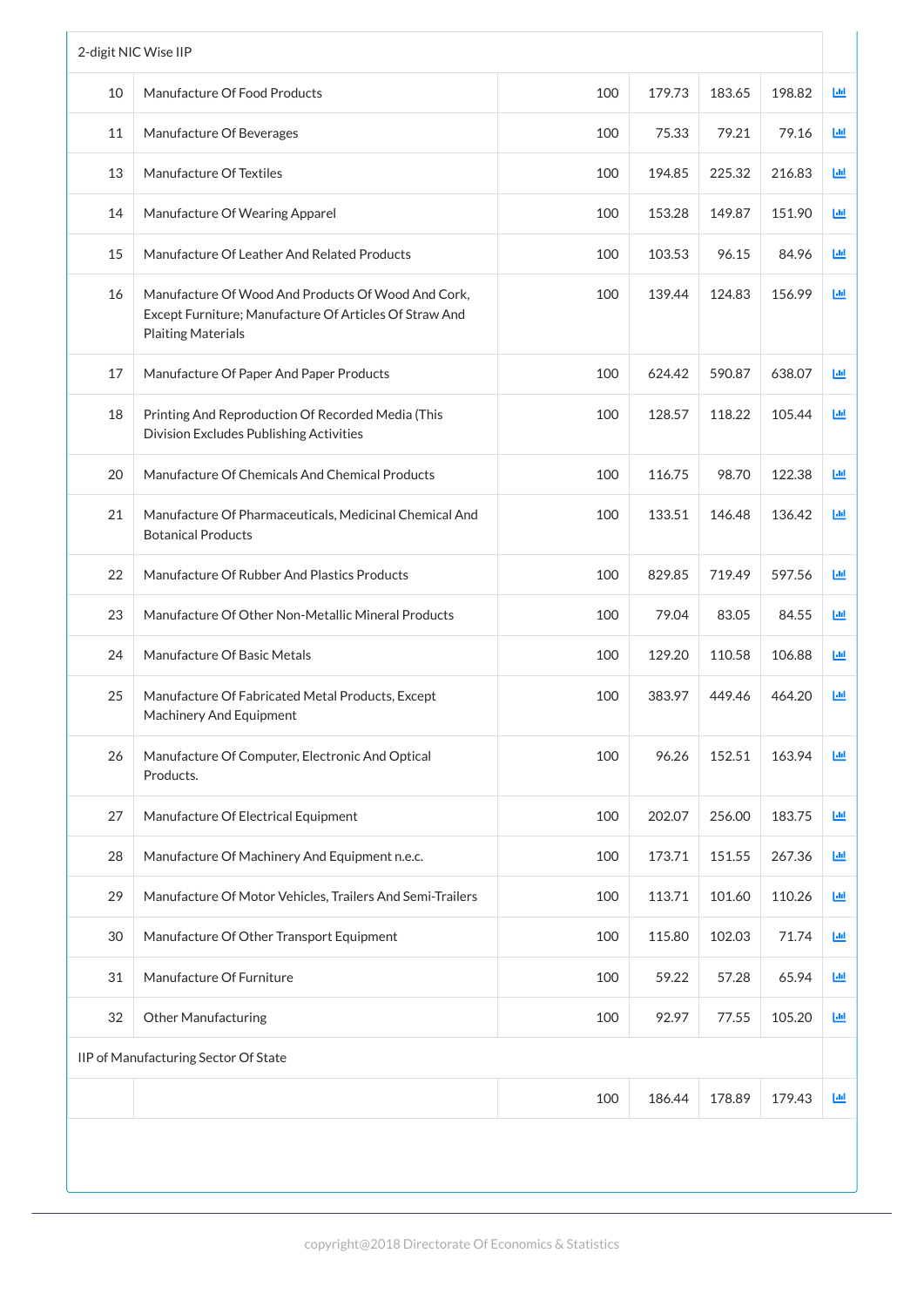|                    | Report:- Index of Industrial Production (IIP) Report                                                                      | Year: - 2016-17                |                    | Quarter:- January - March |                    |            |
|--------------------|---------------------------------------------------------------------------------------------------------------------------|--------------------------------|--------------------|---------------------------|--------------------|------------|
| <b>NIC</b><br>Code | <b>Description</b>                                                                                                        | <b>Base Year (2011-</b><br>12) | Jan<br>2016-<br>17 | Feb<br>$2016 -$<br>17     | Mar<br>2016-<br>17 |            |
|                    | 3-digit NIC Wise IIP                                                                                                      |                                |                    |                           |                    |            |
| 103                | Processing and preserving of fruit and vegetables                                                                         | 100                            | 221.50             | 222.25                    | 181.90             | <b>Lul</b> |
| 104                | Manufacture of vegetable and animal oils and fats                                                                         | 100                            | 82.54              | 70.00                     | 65.54              | 國          |
| 105                | Manufacture of dairy products                                                                                             | 100                            | 69.12              | 71.86                     | 80.47              | 匝          |
| 106                | Manufacture of grain mill products, starches and starch<br>products                                                       | 100                            | 154.99             | 107.52                    | 117.22             | 匝          |
| 107                | Manufacture of other food products                                                                                        | 100                            | 275.56             | 283.84                    | 286.53             | 画          |
| 108                | Manufacture of prepared animal feeds                                                                                      | 100                            | 30.15              | 27.86                     | 36.03              | 画          |
| 110                | Manufacture of beverages                                                                                                  | 100                            | 76.72              | 78.41                     | 81.15              | J.hl       |
| 131                | Spinning, weaving and finishing of textiles                                                                               | 100                            | 230.89             | 250.04                    | 279.62             | 画          |
| 139                | Manufacture of other textiles                                                                                             | 100                            | 216.49             | 222.72                    | 215.65             | ш          |
| 141                | Manufacture of wearing apparel, except fur apparel                                                                        | 100                            | 175.74             | 173.33                    | 172.81             | ш          |
| 151                | Tanning and dressing of leather; manufacture of luggage,<br>handbags, saddlery and harness; dressing and dyeing of<br>fur | 100                            | 318.69             | 258.15                    | 222.70             | ĿЩ         |
| 152                | Manufacture of footwear                                                                                                   | 100                            | 97.00              | 98.36                     | 95.62              | Ш          |
| 161                | Saw milling and planing of wood                                                                                           | 100                            | 71.11              | 51.80                     | 100.94             | 画          |
| 162                | Manufacture of products of wood, cork, straw and<br>plaiting materials                                                    | 100                            | 145.11             | 128.69                    | 144.57             | 匝          |
| 170                | Manufacture of paper and paper products                                                                                   | 100                            | 476.71             | 453.31                    | 383.03             | 画          |
| 181                | Printing and service activities related to printing                                                                       | 100                            | 102.37             | 99.25                     | 121.53             | 画          |
| 201                | Manufacture of basic chemicals, fertilizer and nitrogen<br>compounds, plastics and synthetic rubber in primary<br>forms   | 100                            | 128.25             | 118.17                    | 137.05             | 画          |
| 202                | Manufacture of other chemical products                                                                                    | 100                            | 120.51             | 130.16                    | 142.12             | Ш          |
| 203                | Manufacture of man-made fibres                                                                                            | 100                            | 114.45             | 113.31                    | 129.77             | 画          |
| 210                | Manufacture of pharmaceuticals, medicinal chemical and<br>botanical products                                              | 100                            | 119.72             | 91.93                     | 109.38             | 画          |
| 221                | Manufacture of rubber products                                                                                            | 100                            | 39.41              | 43.44                     | 65.09              | Ш          |
| 222                | Manufacture of plastics products                                                                                          | 100                            | 1354.61            | 1354.68                   | 1234.88            | ш          |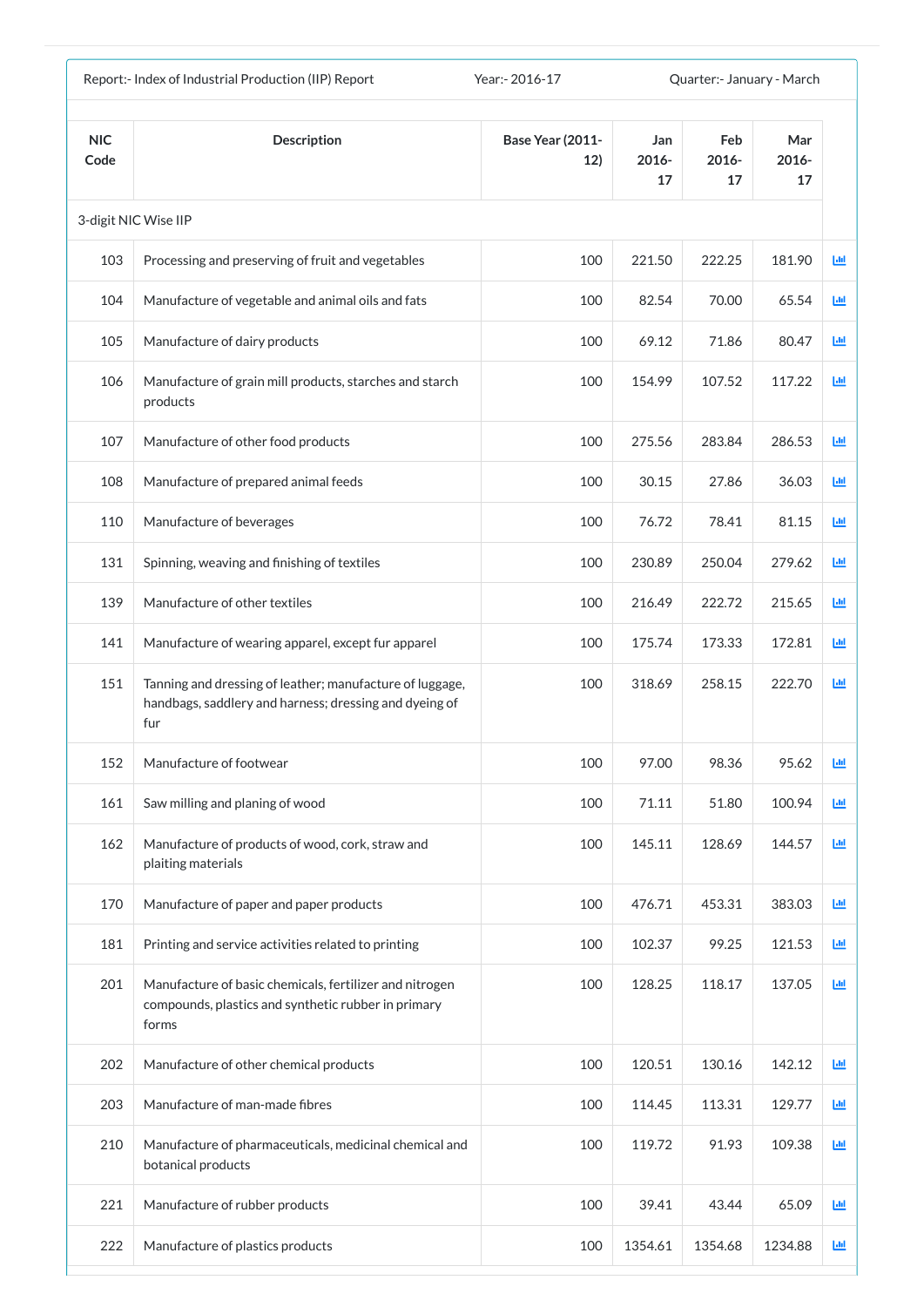| 231 | Manufacture of glass and glass products                                                                           | 100 | 105.78 | 99.53   | 73.44  | 匝 |
|-----|-------------------------------------------------------------------------------------------------------------------|-----|--------|---------|--------|---|
| 239 | Manufacture of non-metallic mineral products n.e.c.                                                               | 100 | 64.06  | 58.50   | 58.21  | ш |
| 241 | Manufacture of basic iron and steel                                                                               | 100 | 204.51 | 212.21  | 238.31 | ш |
| 242 | Manufacture of basic precious and other non-ferrous<br>metals                                                     | 100 | 103.67 | 128.50  | 139.24 | 匝 |
| 243 | Casting of metals                                                                                                 | 100 | 106.55 | 105.36  | 109.79 | 画 |
| 251 | Manufacture of structural metal products, tanks,<br>reservoirs and steam generators                               | 100 | 690.14 | 667.42  | 710.71 | 画 |
| 259 | Manufacture of other fabricated metal products;<br>metalworking service activities                                | 100 | 38.33  | 45.05   | 87.19  | 匝 |
| 262 | Manufacture of computers and peripheral equipment                                                                 | 100 | 81.14  | 39.41   | 92.21  | 匝 |
| 264 | Manufacture of consumer electronics                                                                               | 100 | 362.39 | 81.65   | 228.13 | 画 |
| 265 | Manufacture of measuring, testing, navigating and<br>control equipment; watches and clocks                        | 100 | 193.02 | 158.83  | 162.10 | 画 |
| 267 | Manufacture of optical instruments and equipment                                                                  | 100 | 41.19  | 39.31   | 43.06  | 画 |
| 271 | Manufacture of electric motors, generators,<br>transformers and electricity distribution and control<br>apparatus | 100 | 192.67 | 144.24  | 249.00 | 画 |
| 272 | Manufacture of batteries and accumulators                                                                         | 100 | 63.10  | 69.73   | 77.47  | 画 |
| 273 | Manufacture of wiring and wiring devices                                                                          | 100 | 225.62 | 238.57  | 271.15 | ш |
| 274 | Manufacture of electric lighting equipment                                                                        | 100 | 132.16 | 127.84  | 138.09 | ш |
| 275 | Manufacture of domestic appliances                                                                                | 100 | 211.24 | 217.44  | 237.15 | 画 |
| 279 | Manufacture of other electrical equipment                                                                         | 100 | 792.78 | 7616.69 | 809.02 | 画 |
| 281 | Manufacture of general purpose machinery                                                                          | 100 | 368.98 | 440.14  | 466.24 | 画 |
| 282 | Manufacture of special-purpose machinery                                                                          | 100 | 32.68  | 45.18   | 94.22  | 画 |
| 291 | Manufacture of motor vehicles                                                                                     | 100 | 85.46  | 83.32   | 65.01  | 画 |
| 292 | Manufacture of bodies (coachwork) for motor vehicles;<br>manufacture of trailers and semi-trailers                | 100 | 59.35  | 56.52   | 60.98  | 画 |
| 293 | Manufacture of parts and accessories for motor vehicles                                                           | 100 | 138.62 | 151.15  | 185.97 | 画 |
| 309 | Manufacture of transport equipment n.e.c.                                                                         | 100 | 78.52  | 89.96   | 108.40 | 画 |
| 310 | Manufacture of furniture                                                                                          | 100 | 71.37  | 64.11   | 115.87 | 画 |
| 321 | Manufacture of jewellery, bijouterie and related articles                                                         | 100 | 0.00   | 15.51   | 281.32 | 画 |
| 325 | Manufacture of medical and dental instruments and<br>supplies                                                     | 100 | 86.15  | 80.78   | 90.38  | 画 |
|     |                                                                                                                   |     |        |         |        |   |